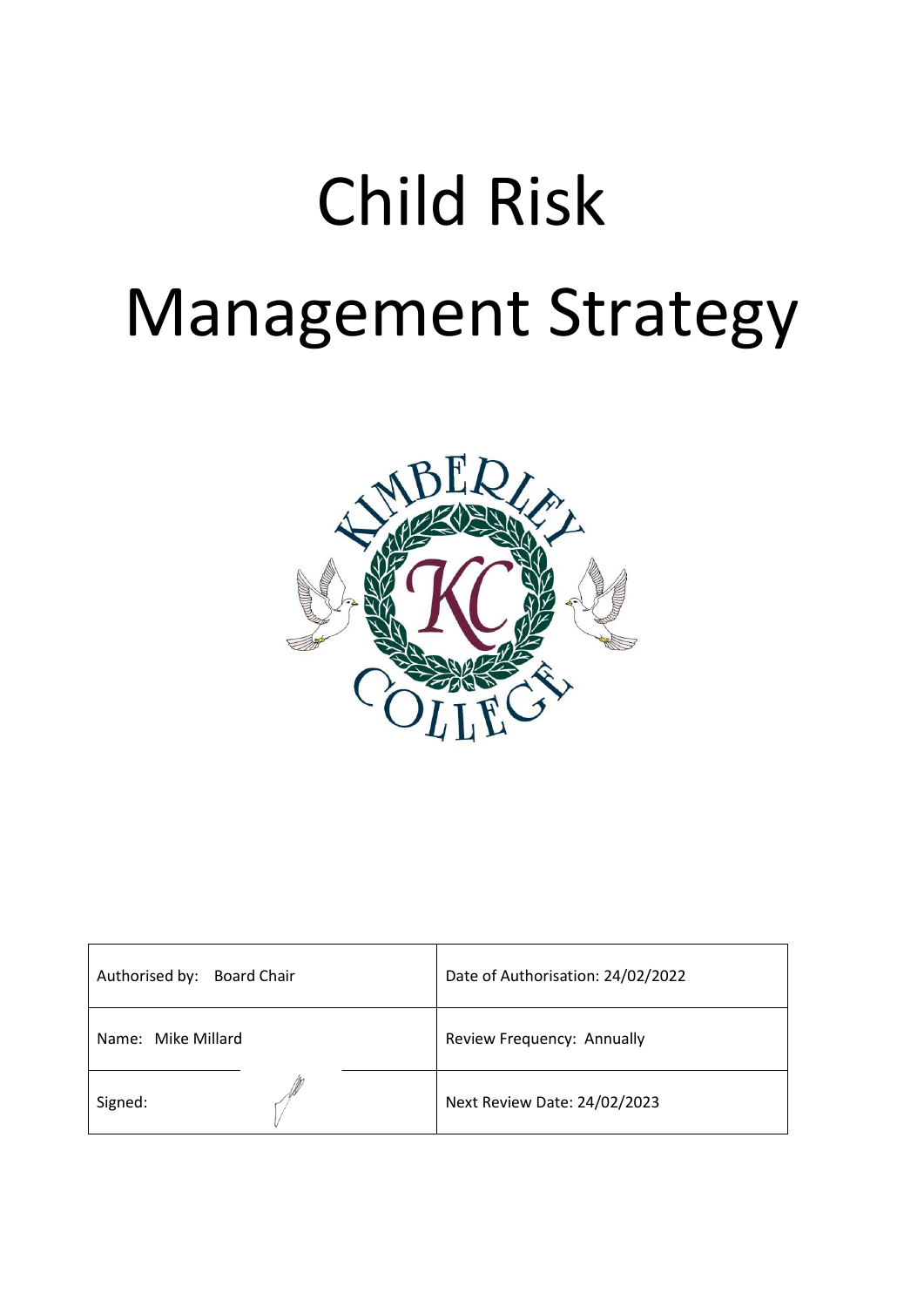

#### **1. Purpose**

The purpose of this strategy is to eliminate and minimise risk to child safety and to ensure the safety and wellbeing of all students at Kimberley College.

#### **2. Scope**

Students and employees, including full-time, part-time, permanent, fixed-term and casual employees, as well as contractors, volunteers and people undertaking work experience or vocational placements at Kimberley College.

#### **3. References**

- *Working with Children (Risk Management and Screening) Act 2000 (Qld)*
- *Working with Children (Risk Management and Screening) Regulation 2020 (Qld)*
- *Child Protection Act 1999 (Qld)*
- *Education (Accreditation of Non-State Schools) Act 2017 (Qld)*
- *Education (Accreditation of Non-State Schools) Regulation 2017 (Qld)*
- *Education (General Provisions) Act 2006 (Qld)*
- *Education (General Provisions) Regulation 2017 (Qld)*
- *Education Services for Overseas Students (ESOS) Act 2000 (Cth)*
- *Education (Overseas Students) Regulation 2014 (Qld)*
- *Education (Queensland College of Teachers) Act 2005 (Qld)*
- *Education and Care Services National Law (Queensland)*
- *Education and Care Services National Regulations*
- *Blue Card Services Child and Youth Risk Management Strategy Toolkit*
- *Restricted Person Declaration Form*

#### 4. **Commitment**

Kimberley College is committed to taking all reasonable steps to promote the safety and wellbeing of students enrolled at the school and their protection from foreseeable harm

#### 5. **Implementation**

In practice, Kimberley College's commitment to acting in accordance to the *Working with Children (Risk Management and Screening)2000 (QLD) Act ("the Act")*to ensure the safety and wellbeing ofstudents means that itwill implement the measures outlined below in points (i) to (viii).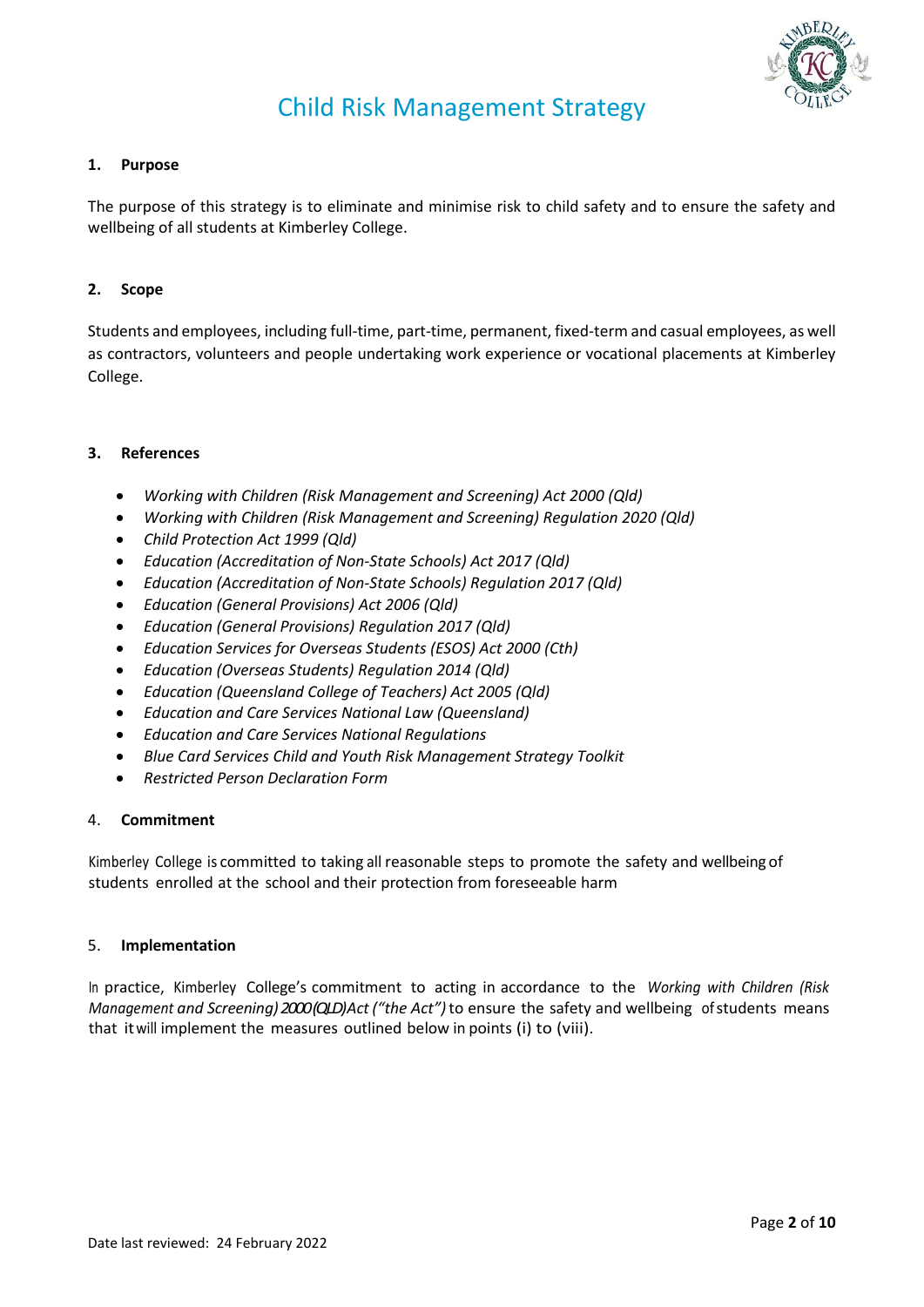

#### **(i) Code of Conduct**

At Kimberley College, we expect our employees to conduct themselves asfollows:

College employees are expected to always behave in waysthat promote the safety, welfare and wellbeing of childrenand young people. They must actively seek to prevent harm to children and young people, and to support those who have been harmed.

Specific responsibilities include:

- employees should avoid situations where they are alone in an enclosed space with a student.
- when physical contact with a student is a necessary part of the teaching/learning experience, employees must exercise caution to ensure that the contact is appropriate and acceptable. Employees must always advise the student of what they intend doing and seek their consent.
- employees must not develop a relationship with any student that is, or that can be interpreted as having a personal rather than a professional interest in a student.
- employees must not have a romantic or sexual relationship with a student.

This commitment is evidence of Kimberley College's fulfilment of the requirements of Schedule 1 s.2(2).

#### **(ii) Recruitment, Selection, Training and Management Procedures**

Kimberley College is committed to recruiting, selecting, training and managing employees in such a way that limits risks to children. In particular, Kimberley College will:

- Ensure that its recruitment and selection procedures act to reduce the risk of harm to children from employees via:
	- $\circ$  Accurate position descriptions, including whether the successful applicant must be a teacher registered with the Queensland College of Teachers (who has been subject to relevant police and other safety checks), whether a Blue Card is necessary for the successful applicant, the responsibilities and supervision associated with the position, the nature and environment of the service provided to children, and the experience and qualifications required by the successful applicant
	- o Advertising the position with a clear statement about the school's commitment to safe and supportive work practices and identifying that candidates will be subject to a teacher registration check or Blue Card screening, a police check, referee checks, identification verification and the requirement to disclose any information relevant to the candidates' eligibility to engage in activities including young people.
	- o A selection process that includes assessing the application via an interview process and referee and other checks (as identified above) based on the accurate position description.
	- $\circ$  A probationary period of employment, which allows the school to further assess the suitability of the new employee and to act as a check on the selection process.
- Ensure that its training and management procedures act to reduce the risk of harm to children from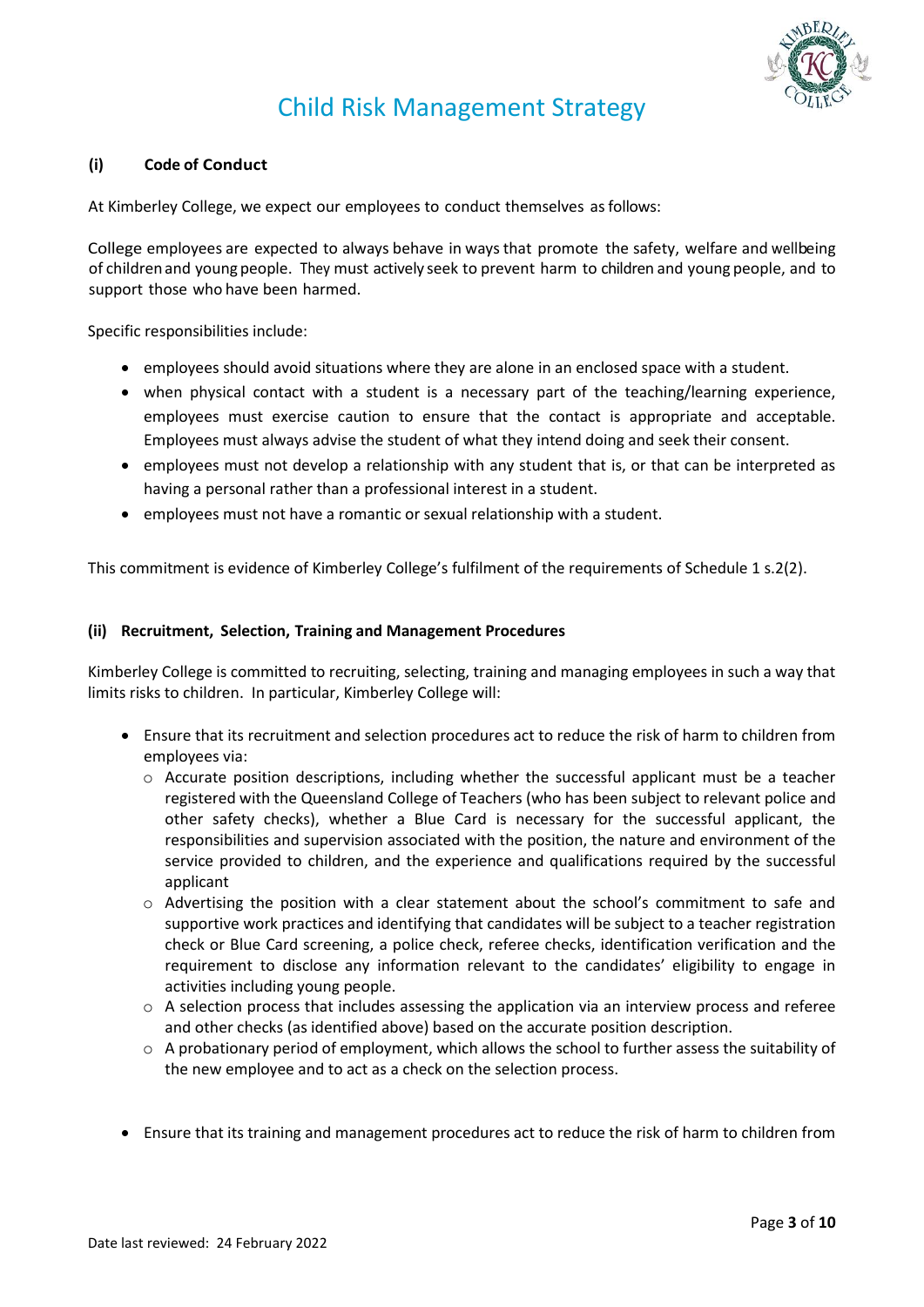

employees via:

- o Management processes that are consistent, fair and supportive.
- o Performance management processes to help employees to improve their performance in a positive manner.
- $\circ$  Supportive processes for staff when they are experiencing challenges, such as mentoring, mediation, conflict resolution, coaching, additional training, and external support and counselling services.
- o An induction program which thoroughly addresses the school's policies and procedures, particularly its expectations regarding student risk management and to assist employees to understand their role in providing a safe and supportive environment for students.
- $\circ$  Training new and existing staff on an ongoing basis to enhance skills and knowledge and to reduce exposure to risks, as follows:
	- $\triangleright$  the school's policies and procedures
	- $\triangleright$  identifying, assessing and minimising risks to students
	- $\triangleright$  handling a disclosure or suspicion of harm to a child.
- o Keeping a record of the training provided to employees.
- o Exit interviews to assist the school to identify broader issues of concern that may impact on the safety and wellbeing of students at the school.

This commitment is evidence of Kimberley College's fulfilment of the requirements of the Schedule 1 s.2(3).

#### **(iii) Handling Disclosures or Suspicions of Harm**

Any of the types of concerns or reports below should be reported and managed under the Kimberley College Child Protection Policy and the Child Protection Procedure, as follows:

- all staff with concerns about sexual abuse or likely sexual abuse
- teachers with concerns of sexual or physical abuse
- all staff who have received a report of inappropriate behaviour by another staff member.

To report any type of harm, all staff members should use the Report of Suspected Harm or Sexual Abuse Form in Appendix 2 of this document.

Furthermore, and in accordance with section 76 of the *Education (Queensland College of Teachers) Act* 2005, the Principal of Kimberley College will report to the Queensland College of Teachers any investigations into allegations of harm caused, or likely to be caused, to a student because of the conduct of a relevant teacher at the school.

This commitment is evidence of Kimberley College's fulfilment of the requirements of Schedule 1 s.2(4).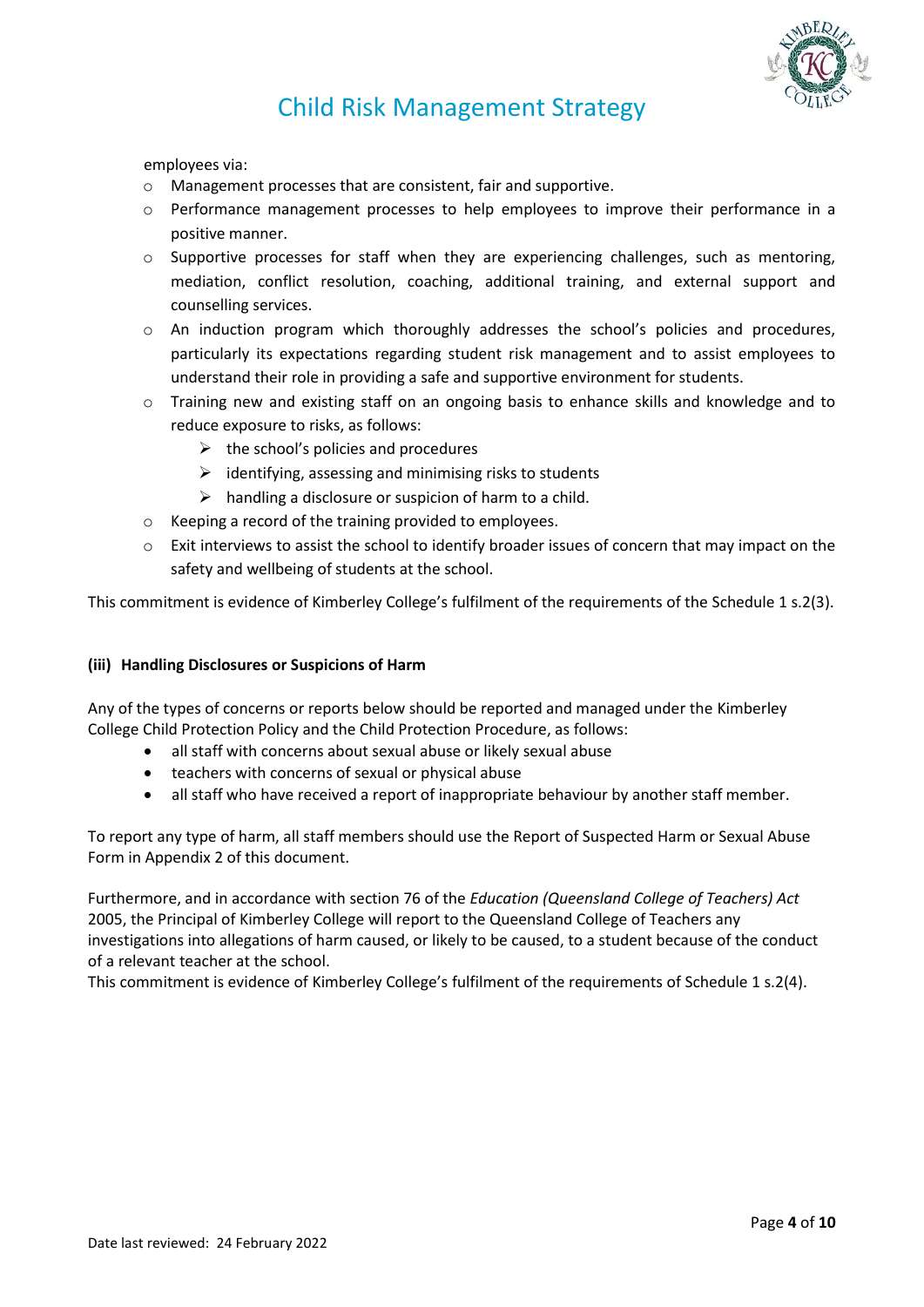

#### **(iv) Managing Breaches of this Child Risk Management Strategy**

Kimberley College is committed to appropriately managing breaches of this Child Risk Management Strategy in accordance with its other relevant policies as appropriate in the circumstances, such as its Child Protection Policy, Employee Code of Conduct, Complaints Handling Policy and Procedures, and this is evidence of fulfilment of the requirements of Schedule 1 s.2(5).

#### **(v) Implementing and Reviewing the Child Risk Management Strategy**

This Strategy in its entirety and its related policies and procedures are evidence of fulfilment of the requirements of Schedule 1 s.2 (6)(a) relating to implementation.

The introduction to this Child Risk Management Strategy and the "Compliance and Monitoring" section below state Kimberley College's commitment to reviewing the Strategy annually and are evidence of fulfilment of the requirements of Schedule 1 s.2 (6)(a) relating to review.

#### **(vi) Blue Card Policies and Procedures**

Kimberley College's Blue Card Policy and Register are evidence of fulfilment of the requirements of the Schedule 1 s.2(6)(b). In particular, Kimberley College will:

- Require relevant prospective or current employees, volunteers, trainee students and school board members to have working with children authority, and check the validity and appropriateness of any currently held notices, in accordance with Kimberley College's position descriptions and the Act prior to the commencement of their engagement.
- Not allow a person to continue to work with children if their working with child authority is cancelled or suspended or a negative notice is received after a change of police information.
- Have all relevant prospective employees and volunteers engaging in Restricted Employment acknowledge and sign a [Restricted Person Declaration Form](http://rms.isq.qld.edu.au/files/School_Business_Services/Policy_Documents/SBS_Template_RestrictedPersonDeclarationForm.docx) declaring they are not a restricted person prior to commencing their engagement.
- Not allow a person relying on an exemption to continue to work with children if they become a restricted person.
- Link and unlink individuals as they commence and conclude their engagement with the school*.*
- Appoint a school contact person who will be responsible for managing the working with child screening process and all related documentation and records.
- Keep written records of all the above actions, decisions and outcomes, including the dates of expiry for working with children authority.
- Ensure that all information in relation to working with children authority is kept confidential.
- Act to remind employees to keep their working with children authority up to date and apply for a renewal prior to expiry.
- Take appropriate action if an employee, volunteer, trainee student or school board member fails to submit a renewal application prior to their working with children authority expiring.

This commitment is evidence of Kimberley College's fulfilment of the requirements of Schedule 1 s.2(6)(b).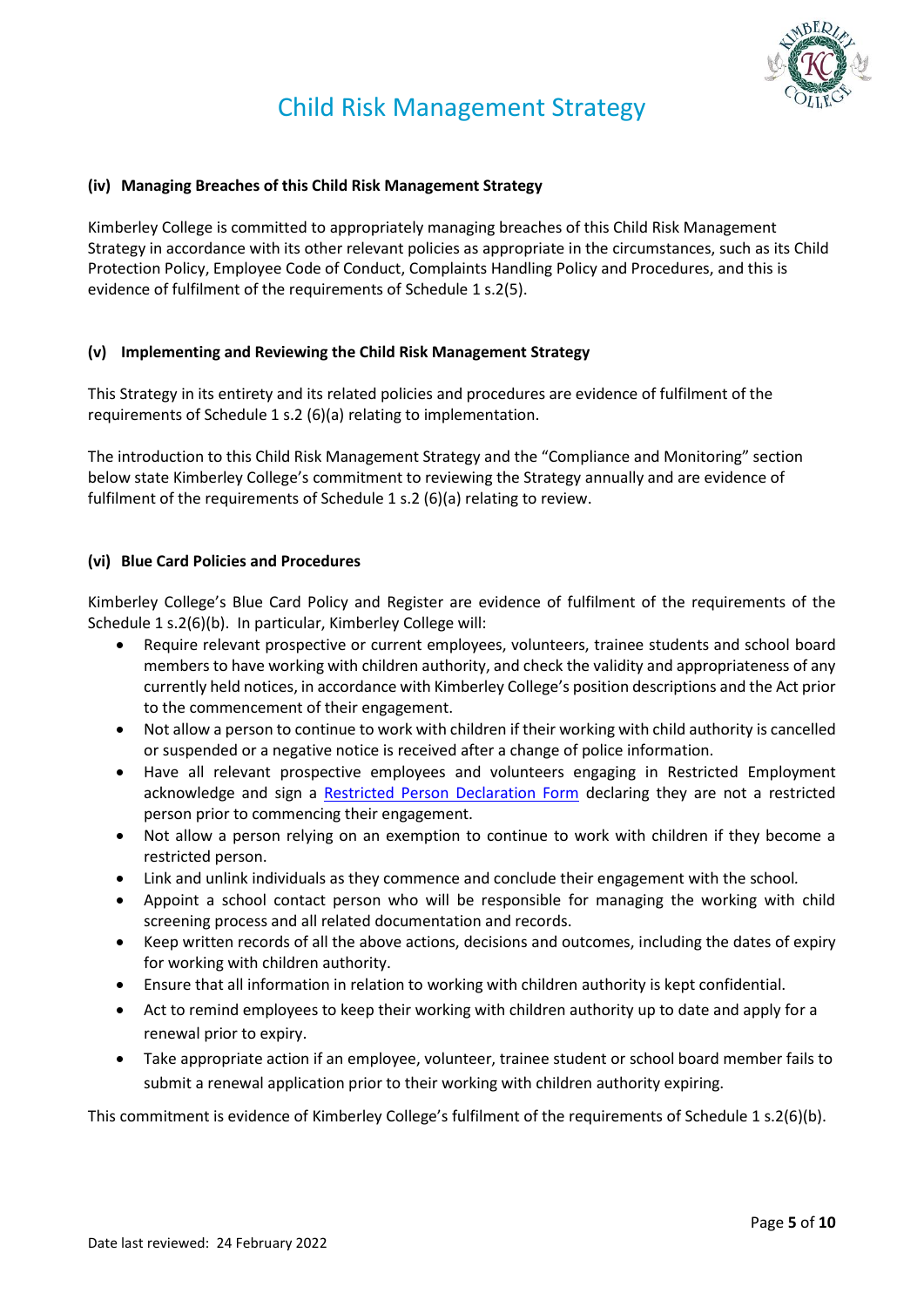

#### **(vii) High Risk Management Plans**

Kimberley College's Risk Management Framework is evidence of fulfilment of the requirements of Schedule  $1 s.2(7)$ .

#### **(viii)Strategies of Communication and Support**

Kimberley College's commitment to making this Child Risk Management Strategy available to students, parents and employees via its school internet site is evidence of fulfilment of the requirements of Schedule  $1 s2(8)(a)$ .

Kimberley College is committed to training employees in relation to risks to students and will conduct this training regularly via informal updates at staff meetings and regular discussions between managers and their staff, and this is evidence of fulfilment of the requirements of Schedule 1 s.2 (8)(b).

#### **(ix) Responsibilities**

Kimberley College is responsible for developing and implementing this Child Risk Management Strategy and related policies and procedures to ensure it fulfils its obligations.

All employees at Kimberley College are responsible for acting in compliance with this Child Risk Management Strategy and related policies and procedures.

#### **(x) Compliance and Monitoring**

Kimberley College is committed to the annual review of this Strategy. Kimberley College will also record, monitor and report to the Board and the Senior Leadership Team any breaches of the Strategy.

In addition, Kimberley College is committed to other various compliance and monitoring arrangements made under relevant policies and procedures.

Related Documents

- Kimberley College Child Protection Policy
- Kimberley College Complaints Handling Policy
- Kimberley College Blue Card Register
- Kimberley College Risk Management Framework
- Kimberley College Complaints Handling Procedures
- Kimberley College Employee Code of Conduct
- Kimberley College Blue Card Policy
- Kimberley College Restricted Person Declaration Form

Helpful Links

• Independent Schools Queensland's **[Child Protection Decision Support Trees](https://www.isq.qld.edu.au/members/child-protection)**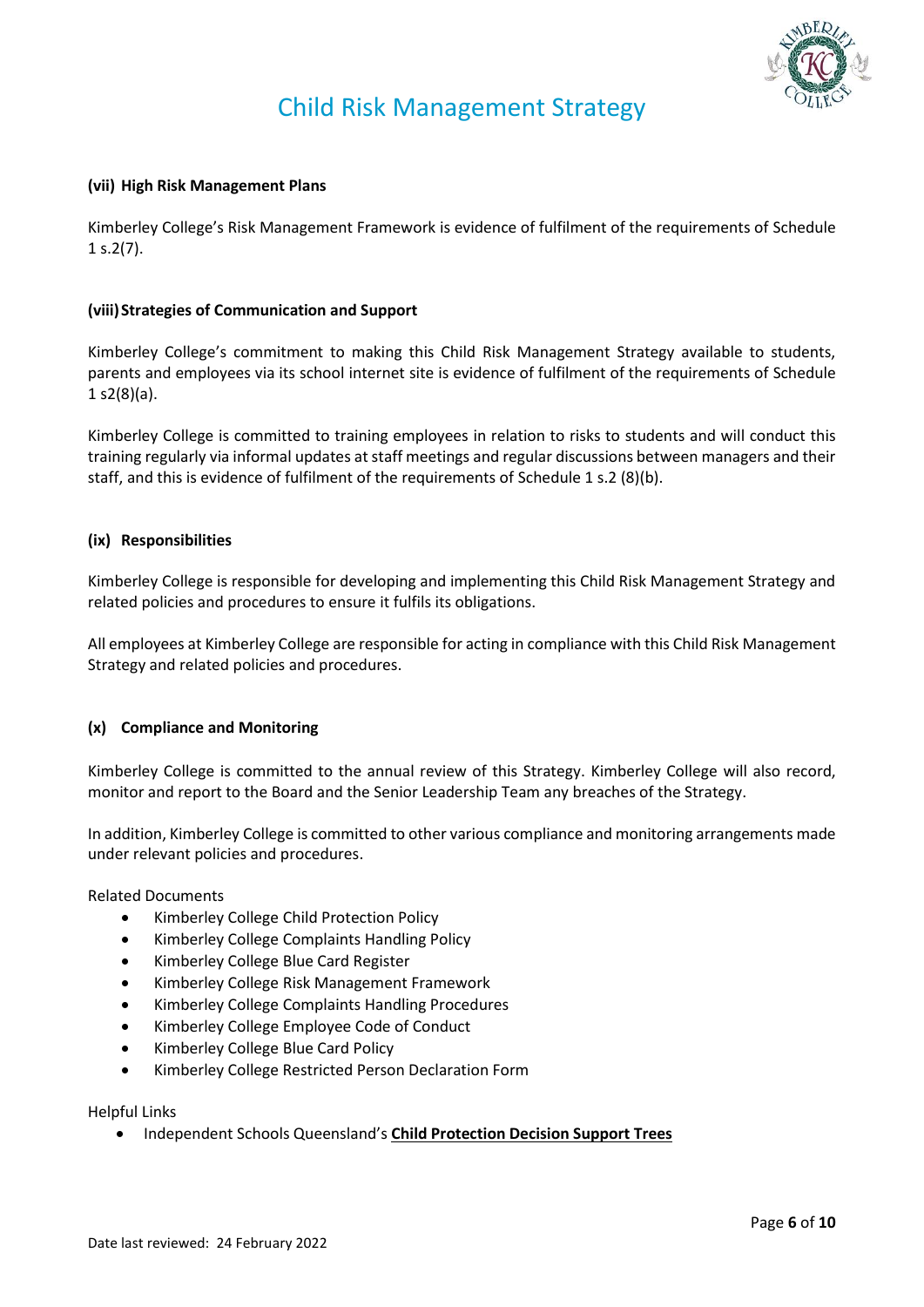

• Department of Communities, Child Safety and Disability Services' **[Child Protection Guide](http://www.communities.qld.gov.au/childsafety/partners/our-government-partners/queensland-child-protection-guide/online-child-protection-guide)** resource Appendices

- Appendix 1 Summary of Reporting Harm
- Appendix 2 Report of Suspected Harm or Sexual Abuse Form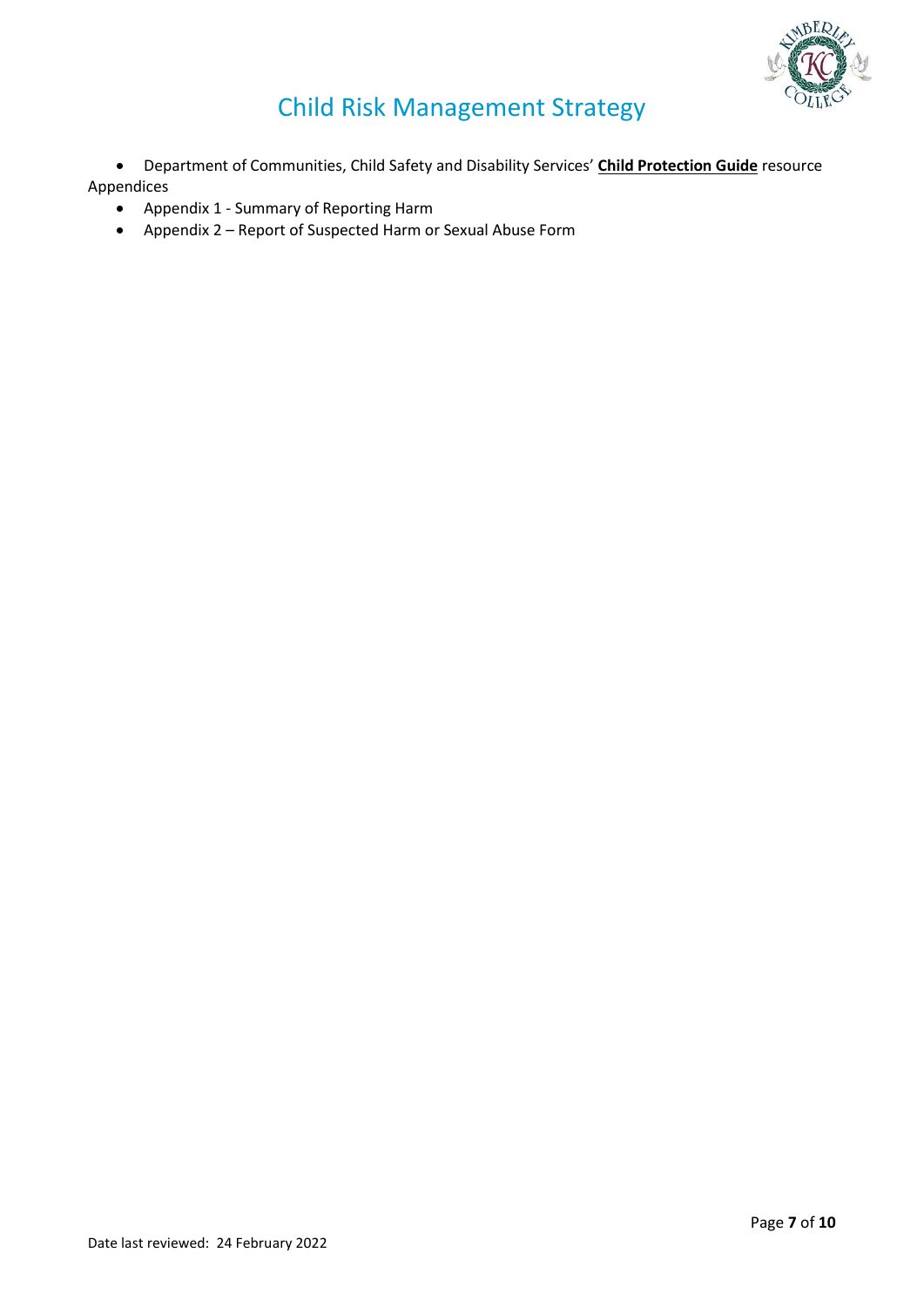

#### **Appendix 1**

Summary of Reporting Harm

| Who                               | <b>What abuse</b>                                                  | <b>Test</b>                                                                              | <b>Report to</b>                                     | <b>Legislation</b>                      |
|-----------------------------------|--------------------------------------------------------------------|------------------------------------------------------------------------------------------|------------------------------------------------------|-----------------------------------------|
| All staff                         | Sexual                                                             | Awareness or a<br>suspicion<br>Sexually abused or<br>likely to be sexually<br>abused     | Principal, through<br>to police                      | EGPA sections 366 and<br>366A           |
| <b>Teacher</b>                    | Sexual and physical                                                | Significant harm<br>Parent may not be<br>willing and able                                | Confer with<br>principal, report to<br>Child Safety  | CPA sections 13E and<br>13 <sub>G</sub> |
| All staff                         | Physical,<br>psychological,<br>emotional, neglect,<br>exploitation | Significant harm<br>Parent may not be<br>willing and able                                | Principal, through<br>to Child Safety                | Accreditation<br>Regulations section 16 |
| All staff                         | Any                                                                | Not a level that is<br>otherwise reportable to<br>Child Safety, refer with<br>consent    | Principal, through<br>to Family and Child<br>Connect | CPA Sections 13B and<br>159M            |
| Principal                         | Any                                                                | Not a level that is<br>otherwise reportable to<br>Child Safety, refer<br>without consent | Family and Child<br>Connect                          | CPA Sections 13B and<br>159M            |
| Any<br>member<br>of the<br>public | Any                                                                | Significant harm<br>Parent may not be<br>willing and able                                | Child Safety                                         | CPA section 13A                         |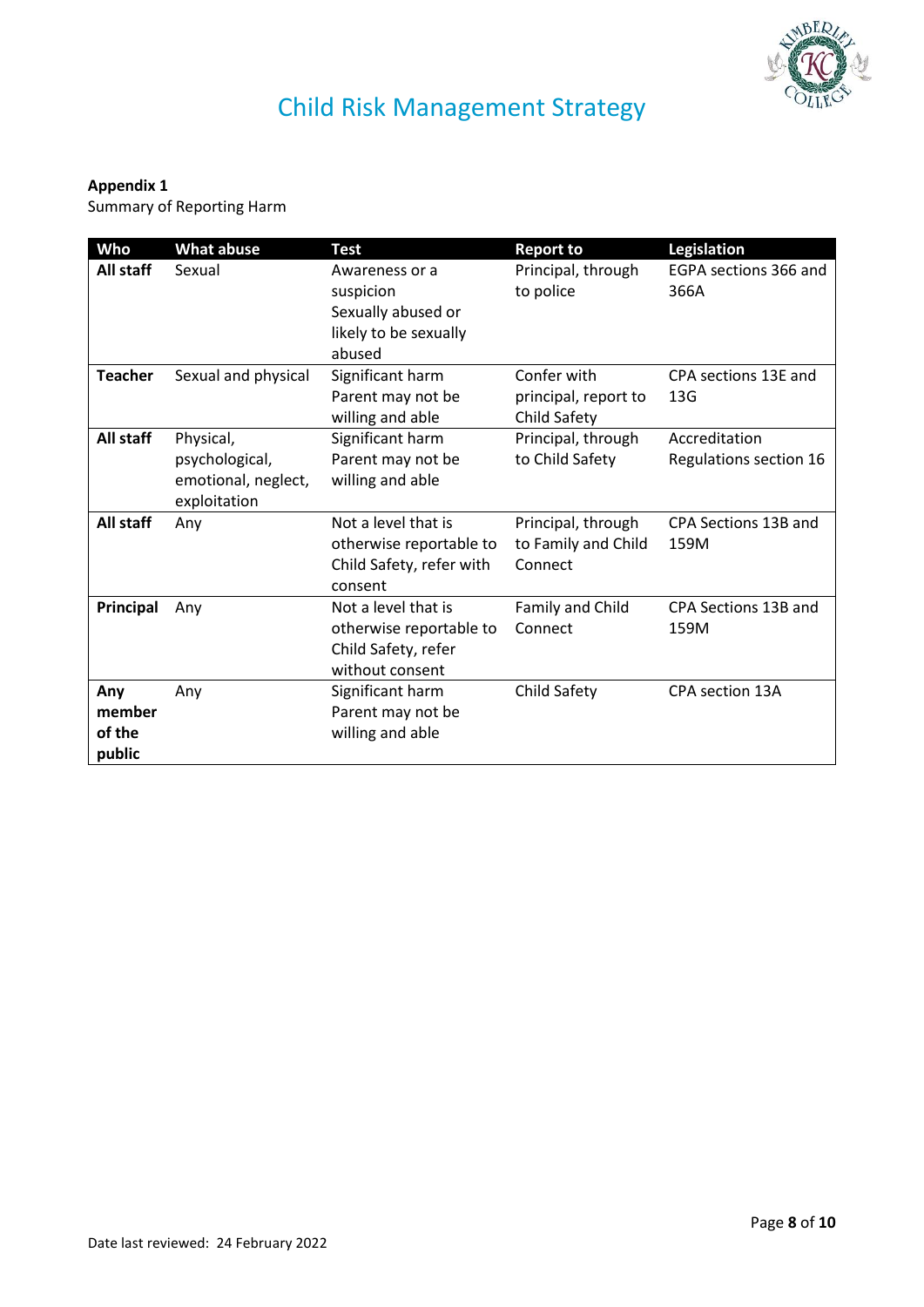

#### **Appendix 2**

Private and Confidential

Report of Suspected Harm or Sexual Abuse

| Date:                    |
|--------------------------|
| School:                  |
| School Phone:            |
| School Email and/or Fax: |

| DETAILS OF STUDENT/CHILD HARMED OR AT RISK OF HARM/ABUSE: |                                   |  |
|-----------------------------------------------------------|-----------------------------------|--|
| Legal Name:                                               | <b>Preferred Name:</b>            |  |
| DOB:                                                      | Gender:                           |  |
| Year Level:                                               | <b>Cultural Background:</b>       |  |
| Primary language spoken:                                  |                                   |  |
| Aboriginal $\square$<br>Torres Strait Islander $\Box$     | Aboriginal and Torres Strait      |  |
| Islander $\square$                                        |                                   |  |
| Does the student have a disability verified<br>under EAP: | <b>Disability Category:</b>       |  |
| Yes $\square$ No $\square$                                |                                   |  |
| <b>Student's Residential Address:</b>                     | Phone:                            |  |
|                                                           | <b>Student's Personal Mobile:</b> |  |

| <b>FAMILY DETAILS</b>                                                                                |      |                          |  |
|------------------------------------------------------------------------------------------------------|------|--------------------------|--|
| Parent/caregiver 1:                                                                                  |      | Relationship to Student: |  |
| Address (if different from student):                                                                 |      |                          |  |
| Phone: (H):                                                                                          | (W): | $(M)$ :                  |  |
| Parent/caregiver 2:                                                                                  |      | Relationship to Student: |  |
| Address (if different from student):                                                                 |      |                          |  |
| Phone: (H):                                                                                          | (W): | $(M)$ :                  |  |
| Is the student in out of home care? Yes $\Box$ No $\Box$                                             |      |                          |  |
| Are there any Family Court or Domestic Violence orders in place? Yes $\Box$ No $\Box$ Unknown $\Box$ |      |                          |  |

| PERSON ALLEGED TO HAVE CAUSED THE HARM OR ABUSE |                            |                    |
|-------------------------------------------------|----------------------------|--------------------|
| $\Box$ Adult family member                      | $\Box$ Child family member | $\Box$ Other adult |
| $\Box$ Student/other child                      | $\square$ Unknown          |                    |

#### **PROVIDE ALL INFORMATION YOU HAVE WHICH LED TO THE SUSPICION OF HARM OR ABUSE**  (Attach extra pages if necessary).